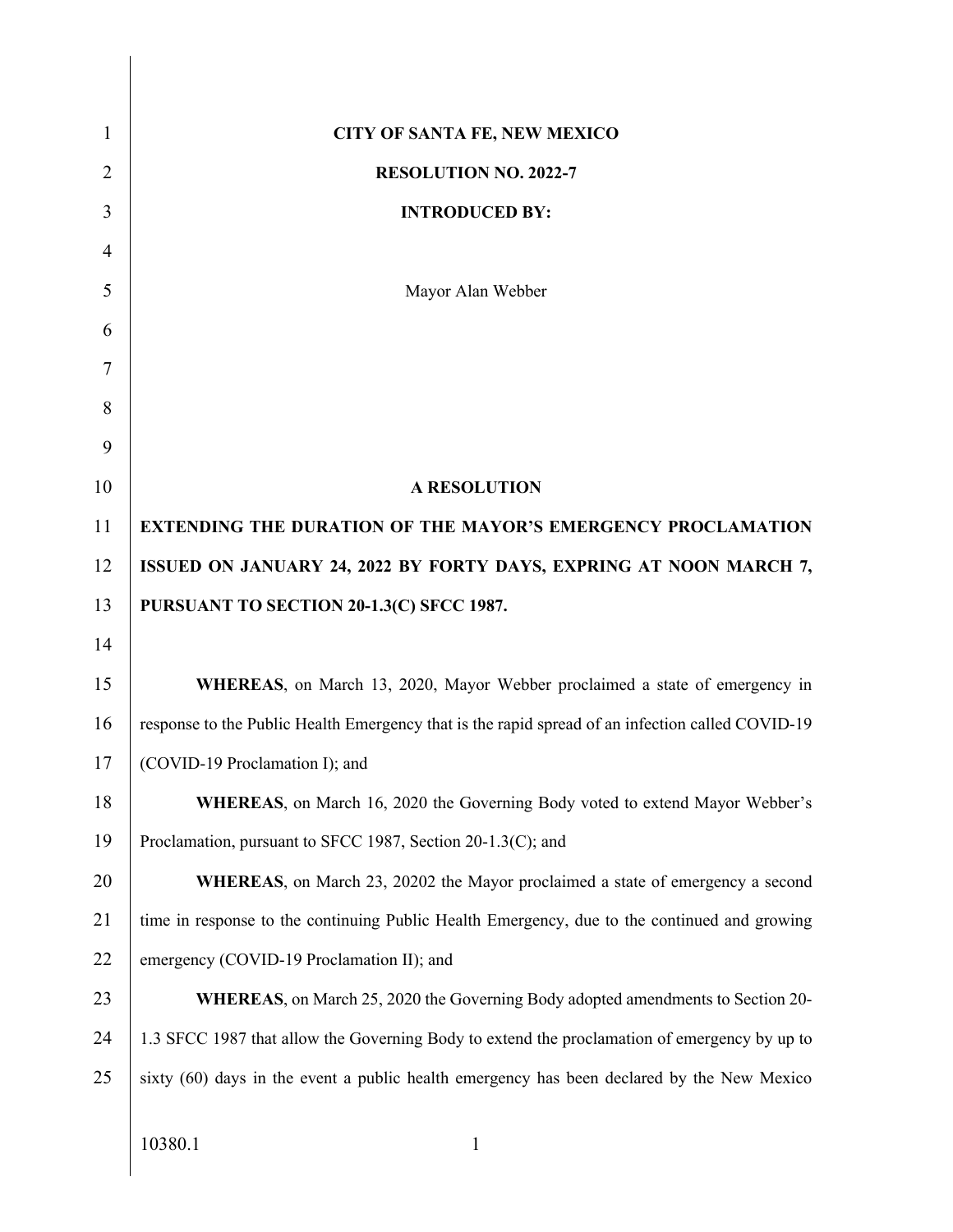Department of Health; and

 **WHEREAS**, the public health emergency declared by the New Mexico Department of Health continues; and

 **WHEREAS**, subsequent to the Governing Body's amendments to Section 20-1.3, the Mayor has proclaimed a state of emergency in response to the continuing public health emergency 6 on May 25, 2020; July 27, 2020; September 28, 20202; November 30, 2020; January 20, 2021; March 29, 2021; May 24, 2021; July 12, 2021; August 9, 2021; September 27, 2021; November 8, 8 2021; December 6, 2021; and January 24, 2022 (COVID-19 Proclamations II through XV); and **WHEREAS**, according to the New Mexico Department of Health ("NMDOH") data in 10 Santa Fe County, at least 99 percent of eligible residents have had at least one dose of COVID-19 11 vaccine and at least 86.2% are fully vaccinated<sup>1</sup>; and

**WHEREAS**, the City is 82% vaccinated, with 18 percent of employees remaining unvaccinated or choosing not to disclose; and

**WHEREAS**, despite the County's high vaccination rate, the recently surging Omicron variant has caused an increase in positive cases and hospitalizations; and

 **WHEREAS**, in particular, Santa Fe County is experiencing 285.6 cases per 100,000 17 people and a positivity rate of  $23.8\%$ , rates requiring ongoing diligence and City response to 18 suppress the spread of the virus; and

 **WHEREAS**, the COVID-19 Proclamation I and the resolution extending it, Resolution 20 | 2020-10, are attached as Exhibit A; COVID-19 Proclamation II and the resolution extending it are 21 attached as Exhibit B; COVID-19 Proclamation III and the resolution extending it, Resolution 22  $\mid$  2020-20, are attached as Exhibit C; COVID-19 Proclamation IV and the resolution extending it, Resolution No. 2020-30 are attached as Exhibit D; COVID-19 Proclamation V and the resolution

https://cvvaccine.nmhealth.org/public-dashboard.html

https://covidactnow.org/us/new\_mexico-nm/county/santa\_fe\_county/?s=26201524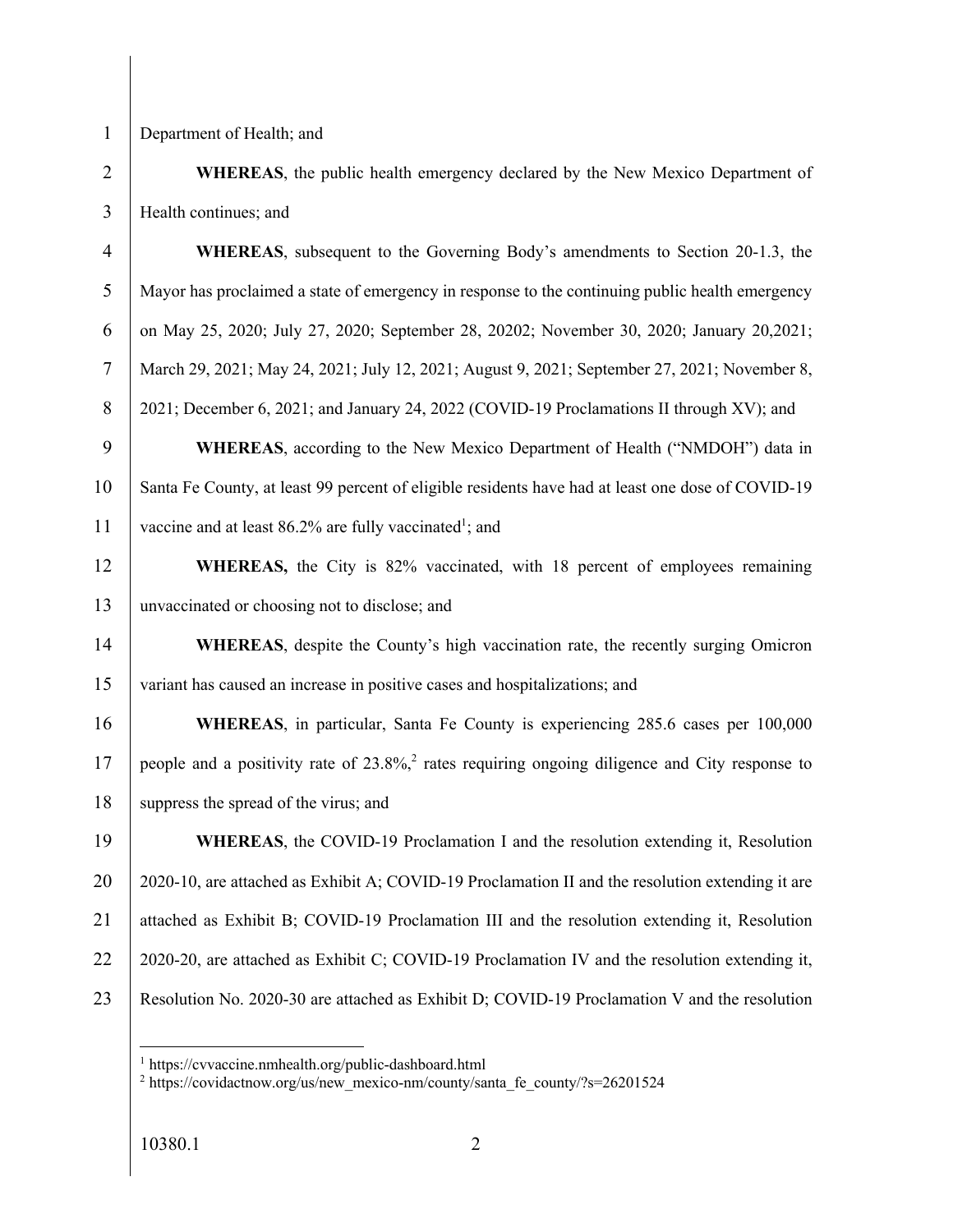| $\mathbf{1}$   | extending it, Resolution 2020-39 are attached as Exhibit E; COVID-19 Proclamation VI and the       |
|----------------|----------------------------------------------------------------------------------------------------|
| $\overline{2}$ | resolution extending it, Resolution No. 2020-44 are attached as Exhibit F; COVID-19 Proclamation   |
| 3              | VII and the resolution extending it, Resolution 2021-19 are attached as Exhibit G; COVID-19        |
| $\overline{4}$ | Proclamation VII and the resolution extending it, Resolution No. 2021-19 are attached as Exhibit   |
| 5              | H; COVID 19 Proclamation VIII and the resolution extending it, Resolution No. 2021-31 are          |
| 6              | attached as Exhibit I; COVID-19 Proclamation X and the resolution extending it, Resolution No.     |
| $\tau$         | 2021-40 is attached as Exhibit J, COVID-19 Proclamation XI and the resolution extending it,        |
| $8\,$          | Resolution No. 2021-47 is attached as Exhibit K; COVID-19 Proclamation XII and the Resolution      |
| 9              | extending it, Resolution No. 2021-51, is attached as Exhibit L; COVID-1 Proclamation XIII and      |
| 10             | the Resolution extending it, Resolution No. 2021-63 is attached as Exhibit M; and COVID-19         |
| 11             | Proclamation XIV and the Resolution extending it, Resolution 2021-76 is attached as Exhibit N;     |
| 12             | and Proclamation XV is attached as Exhibit O; and                                                  |
| 13             | WHEREAS, if not extended, Proclamation XV would expire on January 27, 2022; and                    |
| 14             | WHEREAS, the Governing Body wishes to extend Proclamation XV for an additional                     |
| 15             | Forty (40) days pursuant to Section 20-1.3(C), an extension that will allow, if needed, reissuance |
| 16             | of a proclamation by the Mayor on March 7, 2022, and an extension by the Governing Body on         |
| 17             | March 9, 2022, a regularly scheduled Governing Body meeting.                                       |
| 18             | <b>NOW, THEREFORE, BE IT RESOLVED BY THE GOVERNING BODY OF THE</b>                                 |
| 19             | CITY OF SANTA FE that Proclamation XV is hereby extended by forty (40) days, expiring at           |
| 20             | noon on March 7, 2022 pursuant to Section 20-1.3(C).                                               |
| 21             | PASSED, APPROVED, and ADOPTED this 26th day of January, 2022.                                      |
| 22             |                                                                                                    |
| 23             |                                                                                                    |
| 24             |                                                                                                    |
| 25             | ALAN WEBBER, MAYOR                                                                                 |
|                | 10380.1<br>3                                                                                       |